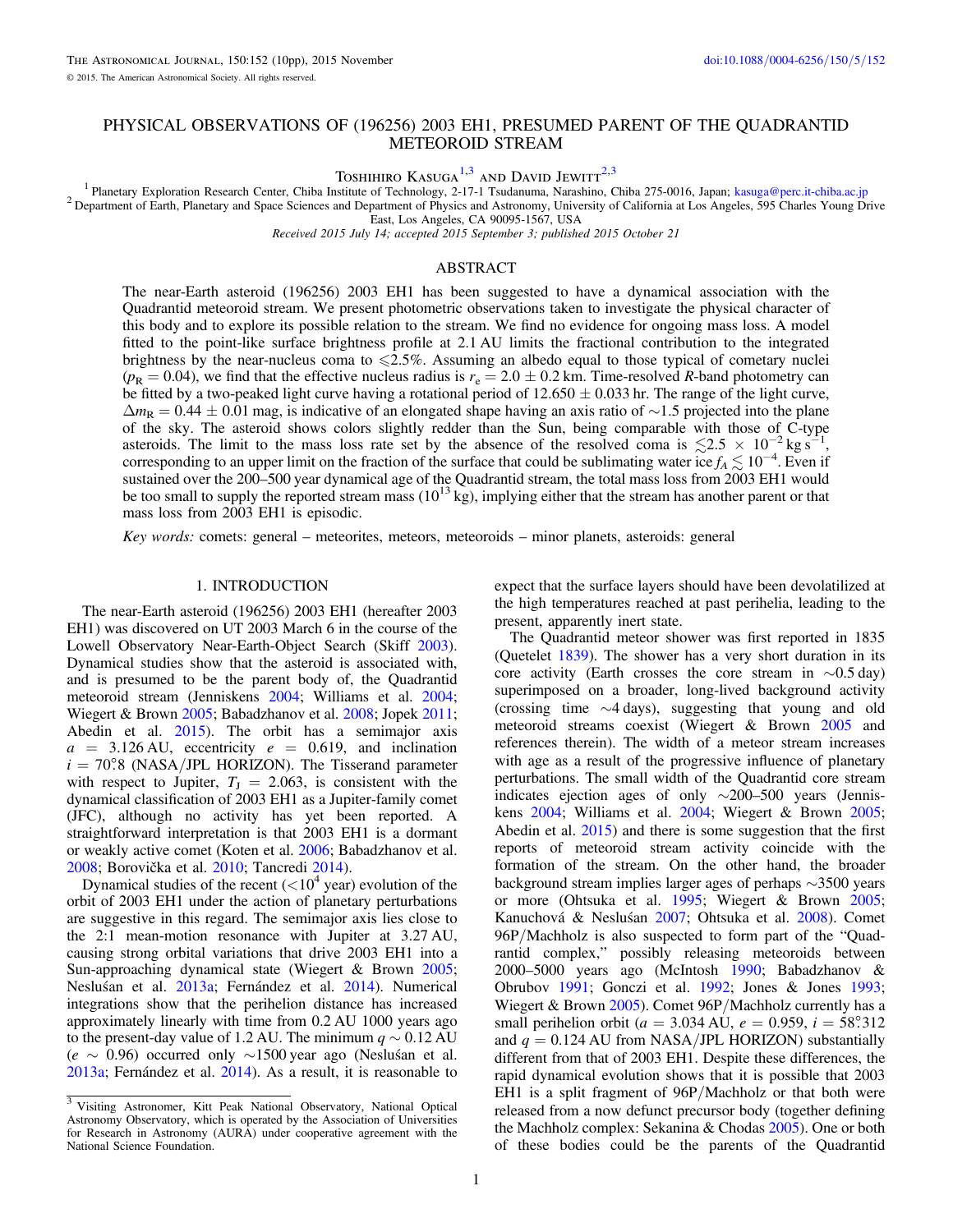| Observation Log |                        |                    |                     |                     |                    |                     |
|-----------------|------------------------|--------------------|---------------------|---------------------|--------------------|---------------------|
| UT Date         | Telescope <sup>a</sup> | Integration<br>(s) | Filter <sup>b</sup> | $R^{\rm c}$<br>(AU) | $\Delta^d$<br>(AU) | $\alpha^e$<br>(deg) |
| 2013 Aug 8      | <b>KPNO 2.1</b>        | 180                | 83 R                | 2.5427              | 2.1059             | 22.81               |
| 2013 Aug 9      | <b>KPNO 2.1</b>        | 180                | 1 B, 48 R           | 2.5357              | 2.1033             | 22.91               |
|                 |                        | 200                | 2B                  |                     |                    |                     |
|                 |                        | 120                | 1V                  |                     |                    |                     |
|                 |                        | 140                | 3V                  |                     |                    |                     |
| 2013 Aug 12     | <b>KPNO 2.1</b>        | 200                | 3B                  | 2.5145              | 2.0964             | 23.19               |
|                 |                        | 140                | 3V                  |                     |                    |                     |
|                 |                        | 180                | 74 R                |                     |                    |                     |
|                 |                        | 300                | 3I                  |                     |                    |                     |
| 2013 Oct 2      | Keck 10                | 260                | 1 R                 | 2.1390              | 2.0383             | 27.59               |
|                 |                        | 100                | 1R                  |                     |                    |                     |

Table 1

Notes.

<sup>a</sup> KPNO 2.1 = Kitt Peak 2.1 m telescope. Keck  $10 = 10$  m Keck I telescope. b Filter and number of images.

<sup>c</sup> Heliocentric distance.

<sup>d</sup> Geocentric distance.

<sup>e</sup> Phase angle.

meteoroids (Kanuchová & Nesluśan 2007; Babadzhanov et al. 2008; Nesluśan et al. 2013a, 2013b, 2014).

The small lifetime of the Quadrantid stream suggests that 2003 EH1 could still be active, particularly when in the small perihelion orbital state. In this paper we report the first measurements of the physical properties of 2003 EH1, including colors, limits on coma activity, size, mass loss rate, fractional active area on the object, and rotational period and further discuss the possible relation of this body to the Quadrantid stream and complex.

#### 2. OBSERVATIONS

We observed on the nights of UT 2013 August 8, 9, and 12 using the Kitt Peak National Observatory 2.1 m diameter telescope (hereafter, KPNO 2.1) in Arizona and on October 2 at the Keck I 10 m diameter telescope at the top of Mauna Kea, HI. The KPNO 2.1 employed a STA3 4000  $\times$  2600 pixel charged-coupled device (CCD) camera at the f/7.5 Cassegrain focus. We used a 2  $\times$  2 binned image scale of 0."298 pixel<sup>-1</sup>, giving a field of view (FOV) of approximately  $9/6 \times 6/7$ . On Keck I, the Low Resolution Imaging Spectrometer (LRIS) camera (Oke et al. 1995) was used to image the object. The LRIS camera has two separate channels having red and blue optimized CCD imagers separated by a dichroic filter. One is a red-side detector having a mosaic of two LBNL 2000  $\times$  4000 pixels (Rockosi et al. 2010) and the other is a blue-side detector having a mosaic of two  $2K \times 4K$  Marconi CCDs, both with imaging scales of  $0$ ." 135 pixel<sup>-1</sup>. The FOV in both modes of operation is  $6′0 \times 7′8$ . For imaging data, both telescopes were tracked non-sidereally to follow the motion of 2003 EH1. On KPNO 2.1, images were taken through the Johnson–Kron– Cousins BVRI filter system. On Keck I, images in the R filter were recorded using the red-side detector of LRIS. The images were flattened by subtracting a bias image and dividing by a bias-subtracted flat-field image constructed using artificial illumination of the inside of each dome for each filter. Photometric calibrations were obtained using standard stars from Landolt (1992), including SA113-163, SA113-337, SA113-265, and SA92-412. The FWHM measured on 2003 EH1 varied from  $\sim$ 0."8 to 1."5. The sky was photometric on the

nights of UT 2013 August 9, 12, and October 2. Data obtained under slightly non-photometric conditions on August 8 were photometrically calibrated using field stars observed on a photometric night. An observational log is given in Table 1.

### 3. RESULTS

Object 2003 EH1 appeared point-like in all image data (see Figure 1). Photometry was performed using synthetic circular apertures projected onto the sky. The photometric aperture radius used was twice the FWHM in the image  $(\sim 1.\,^{\prime\prime}6-3.\,^{\prime\prime}0)$ and the sky background was determined within a concentric annulus having projected inner and outer radii of 6. and 13."2, respectively. Photometric results are listed in Tables 2 and 3.

### 3.1. Colors

The weighted mean colors of 2003 EH1 are  $B - V = 0.69 \pm 1$ 0.01,  $V - R = 0.39 \pm 0.01$ , and  $R - I = 0.38 \pm 0.01$  from  $N = 16$  measurements (see Table 2). Figures 2 and 3 show  $V - R$  versus  $B - V$  and  $R - I$  versus  $V - R$ , respectively, together with the Tholen taxonomy classes (Tholen 1984) from Dandy et al. (2003). The  $V - R$  data of 2003 EH1 together with the various small body populations and the solar color are summarized in Table 4. We also list the normalized reflectivity slope, S' [%(1000 Å)<sup>-1</sup>], measured in the V – R region (Luu & Jewitt 1990).

The optical colors of 2003 EH1 are similar to, but slightly redder than, those of the Sun (Table 2), being most taxonomically compatible with those of C-type asteroids (Figures 2 and 3). The  $V - R$  color (0.39  $\pm$  0.01) is similar to the weighted mean color of 96P/Machholz ( $V - R = 0.40 \pm 1$ 0.03 from Licandro et al. 2000 and Meech et al. 2004). Table 4 indicates that 2003 EH1 has a spectral slope less red than those of dead comets, cometary nuclei, Jupiter Trojans, and Damocloids, many of which are spectrally classified as D-type asteroids (Jewitt & Luu 1990; Fitzsimmons et al. 1994; Jewitt 2002, 2004, 2005; Fornasier et al. 2007; Karlsson et al. 2009). On the other hand, 2003 EH1 has a nearly neutral spectral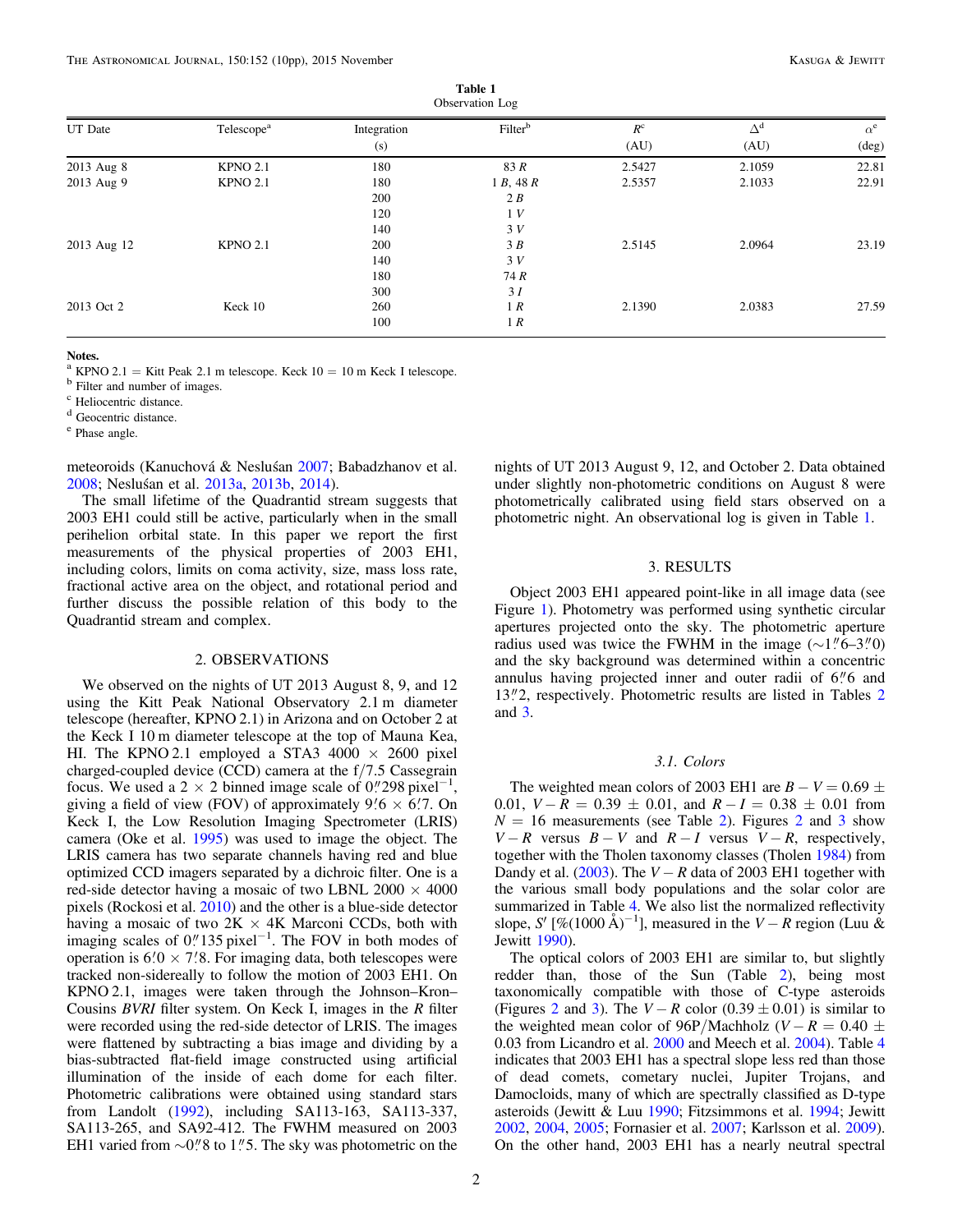

Figure 1. R-band image of 2003 EH1 taken by the Keck I 10 m telescope on UT 2013 October 2. The image has a total integration time of 360 s. The frame size is  $40'' \times 25''$ . No coma or tail is visible on the object, which has an FWHM of  $0''86$ .

slope, as do many main belt comets (MBCs: Hsieh & Jewitt 2006) (see Table 4).

We note that the colors and  $S'$  of 2003 EH1 are remarkably less red than the average colors of cometary nuclei (Jewitt 2002; Lamy et al. 2004). This could be a result of past thermal processing when the object had a perihelion far inside Earth's orbit. Indeed, the weighted mean color of eight near-Sun asteroids having perihelion distances  $\leq 0.25 \text{ AU}$  (subsolar temperatures  $≥800$  K) is  $V - R = 0.36 \pm 0.01$  (Jewitt 2013), consistent with the color of EH1. We conclude that the colors of 2003 EH1 are broadly consistent with those measured in dead cometary nuclei, presumably as a result of mantling from now-gone activity.

### 3.2. Surface Brightness

Here we search for evidence of a coma, which would indicate ongoing mass loss from 2003 EH1. We compared the measured surface brightness profile with the profiles of a field star nearby and a seeing-convolution model. Since the nonsidereal motion of 2003 EH1 makes the images of background stars appear trailed in the data, the one-dimensional surface brightness profiles were examined using the procedures of Luu & Jewitt (1992). To determine the profile, we used two  $R$ -band images taken using the Keck I telescope on UT 2013 October 2 (Table 1), without any background contamination. The Keck signal-to-noise ratio,  $S/N \ge 70-140$ , is greater than that of the KPNO 2.1 (S/N  $\simeq$  20–30). Each image was rotated to bring the direction of the projected motion of 2003 EH1 to the horizontal, shifted to align the images using fifth-order polynomial interpolation, then combined into a single image (total integration time of 360 s). The resulting image of 2003 EH1 has an FWHM of  $0''86$ , compatible with the seeing in the individual images used to make the composite. The seeing was determined from the point-spread function of a field star measured perpendicular to the direction of the trail and convolved with "nucleus plus coma" comet models. In the model images, each of which is  $100 \times 100$  pixels, the nucleus was represented as a "point source" located at the central pixel embedded in a circularly symmetric coma of varying activity levels. The surface brightness is assumed to decrease inversely with distance from the nucleus, as expected for steady-state, isotropic expansion of a coma. The principal parameter  $\eta$ , is equal to the ratio of the cross sections of the coma to that of the

nucleus, with  $\eta = 0$  corresponding to a bare nucleus and  $\eta = 1$ to a nucleus and coma having the same cross sections within the projected photometry aperture (Luu & Jewitt 1992). The flux density of each pixel in the coma is given by  $K/r$ , where K is a constant of proportionality and  $r$  is the distance from the nucleus in the plane of the sky.

Figure 4 shows surface brightness profiles of 2003 EH1, the field star (solid line), and seeing-convolution models with coma levels of  $\eta = 0.03, 0.05, 0.10$  (dotted lines). All profiles are normalized to be unity at the center for comparison. The surface brightness profiles of 2003 EH1 and a field star were measured in the direction perpendicular to the motion of the asteroid. The individual profile, after the sky background subtraction, was averaged along the rows over the width of the asteroid and the field star. The normalized profiles of the asteroid and the field star are indistinguishable. From the figure we set an upper limit on the coma level of  $\eta \lesssim 0.025 \pm 0.007$ .

A limit to the near-nucleus coma can also be set on the basis of simple aperture photometry (Jewitt & Danielson 1984). Observations set a limit to the surface brightness,  $\Sigma(\phi)$ mag arcsec<sup>-2</sup> at an angular distance  $\phi''$  from the image center. If the coma is in steady-state production (i.e., the surface brightness varies with the inverse of the distance from the nucleus), then  $m_c(\phi)$ , the total magnitude of the coma inside radius  $\phi$ , is given by Jewitt & Danielson (1984) as

$$
m_{\rm c}(\phi) = \Sigma(\phi) - 2.5 \log(2\pi\phi^2). \tag{1}
$$

From Figure 4, we can be confident that an upper limit to the coma surface brightness at  $\phi = 3''$  is  $\Sigma(3'') \sim 27$  mag arcsec<sup>-2</sup>. Substitution into Equation (1) gives  $m_c(3.0'') = 22.6$  mag, which is 2.7 mag (factor of  $\sim$ 12) fainter than the total magnitude 19.9 mag in the  $R$  band. Therefore, we conclude that the magnitude of a coma within a  $3''$  radius circle is  $\leq 0.08$ of the measured brightness. This is consistent with, but less stringent than, the limit deduced from the profile-fitting model.

### 3.3. Size and Active Fractional Area

To derive the size of 2003 EH1, we used results of the Rband photometry taken on the nights of UT 2013 August 9 and 12 from KPNO 2.1 (Table 2) and those taken on UT 2013 October 2 from Keck 10 ( $R = 20.21 \pm 0.01$  mag and 20.26  $\pm$ 0.02 mag). The apparent red magnitude  $m<sub>R</sub>$  was corrected to the absolute red magnitude,  $m_R(1, 1, 0)$  using

$$
m_{\rm R}(1, 1, 0) = m_{\rm R} - 5\log(R\,\Delta) - \beta\alpha,\tag{2}
$$

where R and  $\Delta$  are the heliocentric and geocentric distances (both in AU),  $\alpha$  (deg) is the phase angle (observer–asteroid– Sun), and  $\beta$  is the linear phase coefficient (mag deg<sup>-1</sup>). We took  $\beta = 0.04$  mag deg<sup>-1</sup>, which is compatible with values measured for JFC nuclei (Lamy et al. 2004). We used the absolute red magnitude,  $m_R(1, 1, 0)$ , to calculate the effective object radius in meters,  $r_e$ , using Russell (1916)

$$
r_{\rm e} = \frac{1.496 \times 10^8}{\sqrt{p_{\rm R}}} 10^{0.2(R_{\odot} - m_{\rm R}(1,1,0))},\tag{3}
$$

where  $R_{\odot} = -27.1$  is the apparent red magnitude of the Sun (Cox 2000). We adopt the typical value of geometric albedo,  $p_v(\approx p_R) = 0.04$ , from the visible and thermal (mid-infrared) measurements for JFC nuclei (Lamy et al. 2004; Fernández et al. 2013). For the averaged absolute red magnitude  $m<sub>R</sub>(1, 1, 1)$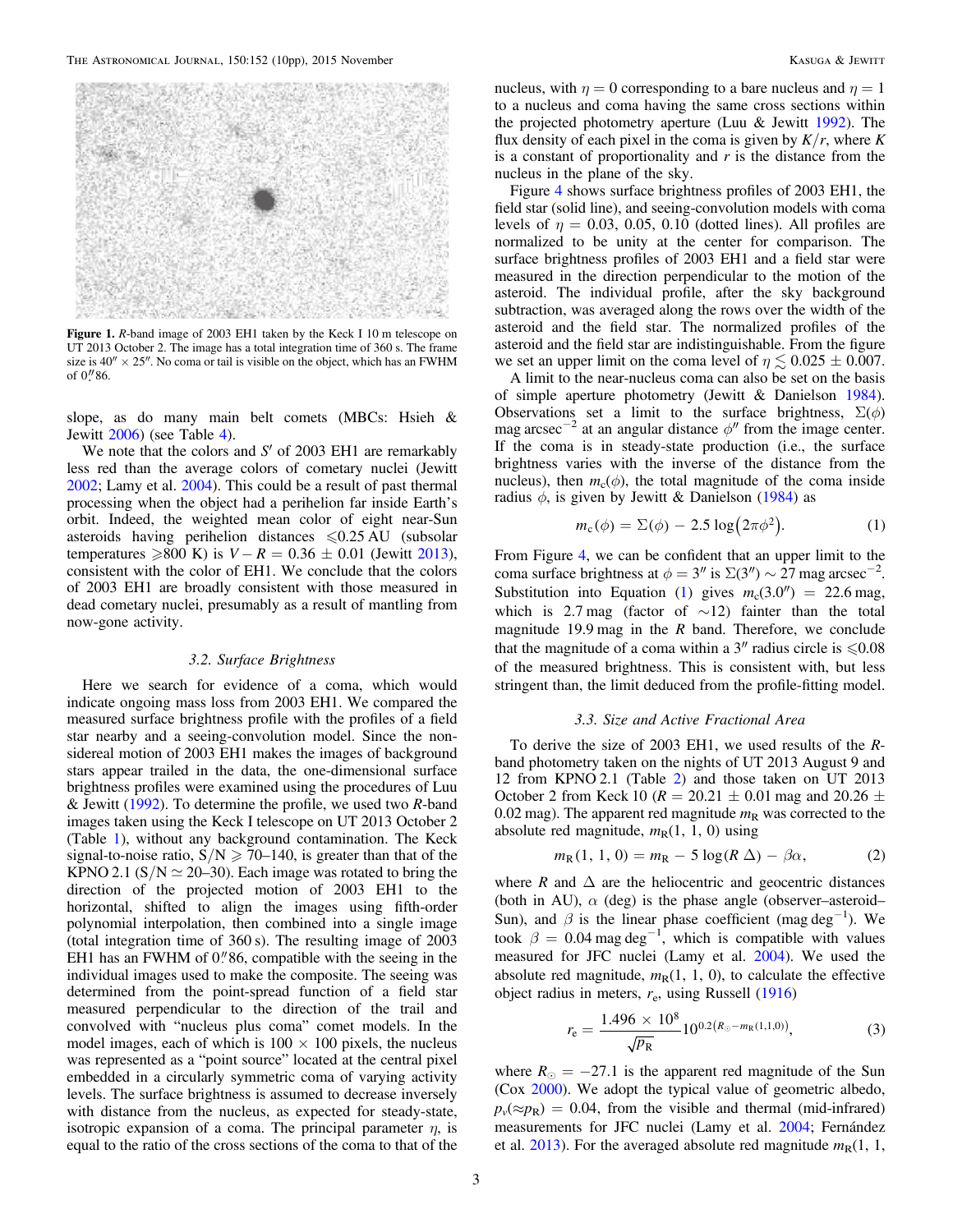Table 2 Color Photometry (UT 2013 August 9 and 12)

| N                           | Midtime   | $B-R$           | $V-R$           | $R-I$           | $B-V^{\rm a}$   | $\boldsymbol{R}$   |
|-----------------------------|-----------|-----------------|-----------------|-----------------|-----------------|--------------------|
|                             | 30.87809  | $\cdots$        | .               | $\cdots$        | .               | $20.21 \pm 0.02$   |
| 2                           | 30.94424  | $1.10 \pm 0.01$ | .               | $\cdots$        | .               | 20.17 <sup>b</sup> |
| 3                           | 31.00062  | .               | $0.34 \pm 0.02$ | $\cdots$        | $0.76 \pm 0.02$ | $20.16^{b}$        |
| 4                           | 31.05442  | .               | .               | $\cdots$        | .               | $20.09 \pm 0.02$   |
| 5                           | 31.30880  | $1.02 \pm 0.01$ | .               | .               | .               | $20.13^{b}$        |
| 6                           | 31.36776  | .               | $0.45 \pm 0.02$ | .               | $0.57 \pm 0.02$ | $20.13^{b}$        |
| 7                           | 31.42471  | .               | $\cdots$        | .               |                 | $20.16 \pm 0.02$   |
| 8                           | 32.73436  | $\cdots$        | $0.31 \pm 0.02$ | $\cdots$        | $0.71 \pm 0.02$ | 20.30 <sup>b</sup> |
| 9                           | 32.79421  | .               | .               | $\cdots$        | .               | $20.30 \pm 0.02$   |
| 10                          | 32.95557  | $1.06 \pm 0.01$ | $\cdots$        | .               | .               | $20.34^{b}$        |
| 11                          | 33.01491  | .               | $0.48 \pm 0.02$ | .               | $0.58 \pm 0.02$ | $20.35^{b}$        |
| 12                          | 33.07137  | $\cdots$        | .               | $\cdots$        | .               | $20.36 \pm 0.02$   |
| 13                          | 102.67640 | .               | .               | $\cdots$        | .               | $20.33 \pm 0.02$   |
| 14                          | 102.80208 | $1.11 \pm 0.02$ | .               | .               |                 | 20.40 <sup>b</sup> |
| 15                          | 102.86185 | .               | $0.39 \pm 0.02$ | .               | $0.72 \pm 0.03$ | $20.43^{b}$        |
| 16                          | 102.92412 |                 | .               | .               | .               | $20.48 \pm 0.02$   |
| 17                          | 103.00632 |                 | .               | $0.41 \pm 0.04$ | .               | $20.48^{b}$        |
| 18                          | 103.09013 | $1.19 \pm 0.02$ | .               |                 | .               | 20.51 <sup>b</sup> |
| 19                          | 103.15221 | .               | $0.42 \pm 0.01$ | $\cdots$        | $0.77 \pm 0.02$ | $20.53^{b}$        |
| 20                          | 103.21338 | .               | .               | $\cdots$        | .               | $20.52 \pm 0.02$   |
| 21                          | 103.29392 | .               | .               | $0.48 \pm 0.03$ | .               | $20.58^{b}$        |
| 22                          | 103.37791 | $1.02 \pm 0.02$ | .               |                 | .               | 20.60 <sup>b</sup> |
| 23                          | 103.43949 | .               | $0.27 \pm 0.02$ | .               | $0.75 \pm 0.03$ | $20.62^b$          |
| 24                          | 103.49812 | .               | .               | .               |                 | $20.64 \pm 0.03$   |
| 25                          | 103.57827 | .               | .               | $0.37 \pm 0.01$ | .               | $20.65^{\rm b}$    |
| Average colors <sup>c</sup> | .         | $1.07 \pm 0.01$ | $0.39 \pm 0.01$ | $0.38 \pm 0.01$ | $0.69 \pm 0.01$ | .                  |
| Solar colors <sup>d</sup>   | $\cdots$  | $0.99 \pm 0.02$ | $0.35 \pm 0.01$ | $0.33 \pm 0.01$ | $0.64 \pm 0.02$ | $\cdots$           |

Notes.

<sup>a</sup> Calculated from  $B - R$  and  $V - R$  in this table.<br><sup>b</sup> Apparent R-band magnitude interpolated from the light curve data. c The weighted mean of measurements.

<sup>d</sup> Holmberg et al. (2006).

0) = 15.82  $\pm$  0.17 mag, Equation (3) gives  $r_e$  = 1950  $\pm$  150 m, which we approximate as  $r_e = 2.0 \pm 0.2$  km. The nucleus, represented by a sphere of this radius and assumed bulk density  $\rho = 2000 \text{ kg m}^{-3}$  (the density of the Quadrantid meteoroids, Babadzhanov & Kokhirova 2009), is  $M_n \sim 6 \times 10^{13}$  kg. This is comparable to, but slightly larger than, the estimated stream mass of  $(1-2) \times 10^{13}$  kg.

The asteroid 2003 EH1 shows point-like surface brightness. Here we estimate the maximum allowable coma activity. Assuming that water ice still exists and occupies the object surface, we estimate limits to both the ongoing mass loss rate and the fractional active area on the surface. The approximate rate of the isotropic dust ejection from the object is expressed as a function of the parameter  $\eta$  (Luu & Jewitt 1992):

$$
\frac{dM}{dt} = \frac{1.0 \times 10^{-3} \pi \rho \bar{a} \eta r_{\rm e}^2}{\theta R^{1/2} \Delta} \tag{4}
$$

where  $\rho = 2000 \text{ kg m}^{-3}$  is the assumed bulk density determined by the Quadrantid meteoroids (Babadzhanov & Kokhirova 2009),  $\bar{a} = 0.5 \times 10^{-6}$  m is the assumed mean grain radius,  $r_e = 1950 \pm 150$  m is the effective radius of 2003 EH1,  $\theta$  is the reference photometry aperture radius of 30 pixels (4.''05), and  $R = 2.139 \text{ AU}$ ,  $\Delta = 2.038 \text{ AU}$  given in Table 1. The estimated limit to the mass loss rate is  $dM/dt \leq$ 2.5 × 10<sup>-2</sup> kg s<sup>-1</sup> with  $\eta \lesssim 0.025 \pm 0.007$ . The  $dM/dt$  is converted into the fraction of active area on the nucleus surface,

 $f_A$ , using Luu & Jewitt (1992):

$$
f_A = \frac{dM/dt}{4\pi r_e^2 \mu dm/dt},\tag{5}
$$

where  $dm/dt$  is the specific sublimation mass loss rate of water in kg m<sup>-2</sup> s<sup>-1</sup> and  $\mu = 1$  is the assumed dust-to-gas mass ratio (Luu & Jewitt 1992; Greenberg 1998). (A value of  $\mu = 4 \pm 2$ was measured in a recent encounter with JFC 67P/Churyumov-Gerasimenko Rotundi et al. 2015.) The  $dm/dt$  is calculated from the energy-balance equation

$$
\frac{S_{\odot}(1-A)}{R^2} = \chi \Big[ \epsilon \sigma T^4 + L(T) dm/dt \Big],\tag{6}
$$

where  $S_{\odot} = 1365 \text{ W m}^{-2}$  is the solar constant, R (in AU) is the heliocentric distance,  $\epsilon = 0.9$  is the wavelength-averaged emissivity,  $\sigma = 5.67 \times 10^{-8} \,\mathrm{W m^{-2} K^{-4}}$  is the Stephan– Boltzmann constant and  $T K$  is the equilibrium temperature. Quantity A is the Bond albedo, defined by  $A = p_y q = 0.012$ , where  $p_v = 0.04$  (Lamy et al. 2004; Fernández et al. 2013) and  $q \sim 0.3$  is the phase integral determined from cometary nuclei and Jupiter Trojan asteroids (Fernández et al. 2003; Buratti et al. 2004). The latent heat of sublimation for water at temperature T (in K) is given by  $L(T) = (2.875 \times 10^6)$  –  $(1.111 \times 10^3)T$  in J kg<sup>-1</sup>, taking the polynomial fit to the thermodynamic data in Delsemme & Miller (1971).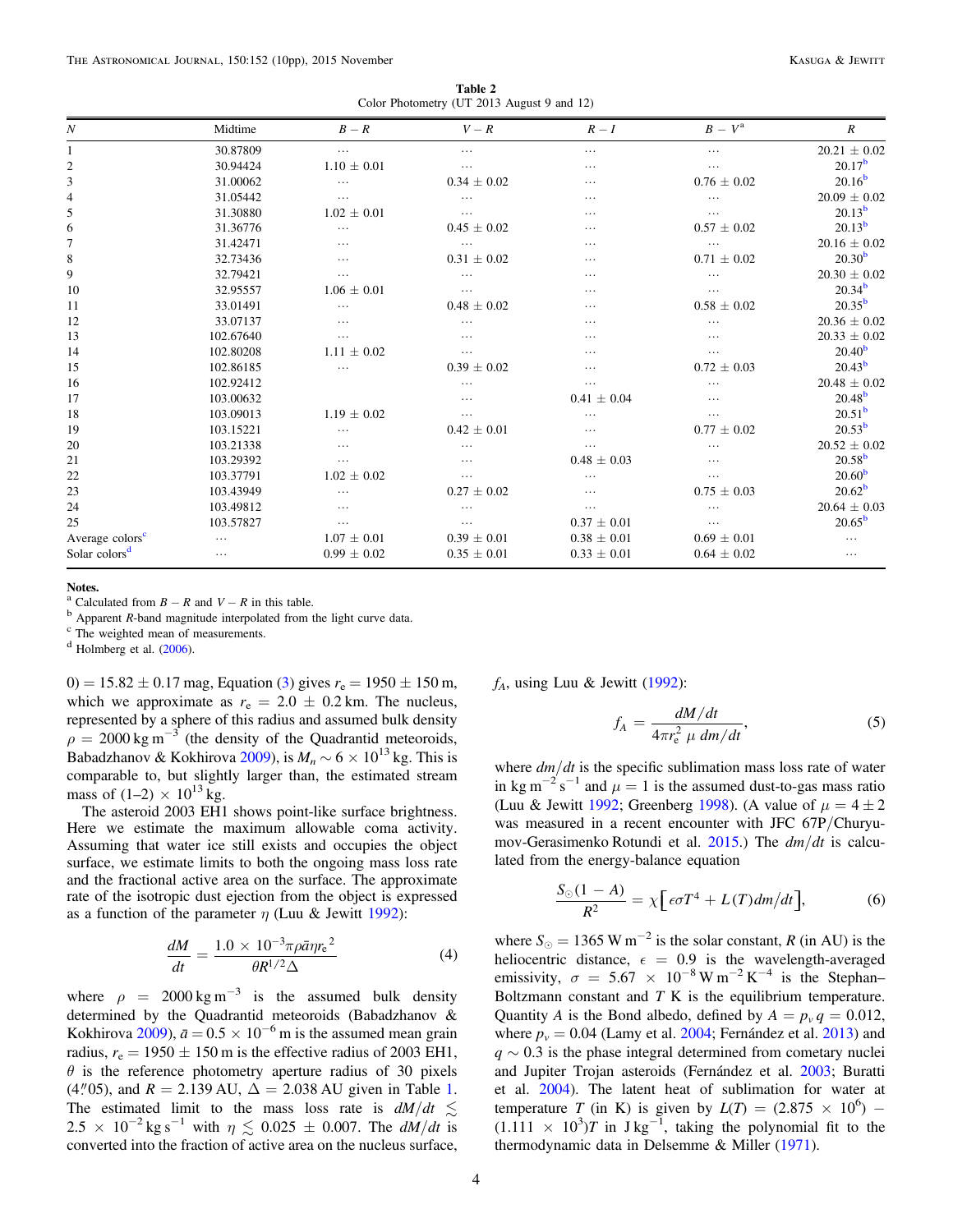Table 3 R-Band Photometry on KPNO 2.1

Table 3 (Continued)

| N                            | Date (UT 2013) | Midtime <sup>a</sup> | Relative: $R^b$                         |            |                |                      |                                        |
|------------------------------|----------------|----------------------|-----------------------------------------|------------|----------------|----------------------|----------------------------------------|
|                              |                |                      |                                         | $\cal N$   | Date (UT 2013) | Midtime <sup>a</sup> | Relative: $R^b$                        |
| $\mathbf{1}$                 | Aug 8          | 4.65021<br>4.72038   | $0.033 \pm 0.033$                       | 64         | Aug 8          | 9.39421              | $0.108 \pm 0.035$                      |
| $\overline{\mathbf{c}}$<br>3 | Aug 8<br>Aug 8 | 4.86321              | $0.073 \pm 0.038$<br>$-0.025 \pm 0.045$ | 65         | Aug 8          | 9.47617              | $0.103 \pm 0.042$                      |
| 4                            | Aug 8          | 4.95241              | $-0.059 \pm 0.050$                      | 66         | Aug 8          | 9.53757              | $0.008 \pm 0.040$                      |
| 5                            | Aug 8          | 5.01383              | $-0.019 \pm 0.032$                      | 67         | Aug 8          | 9.59891              | $-0.016 \pm 0.035$                     |
| 6                            | Aug 8          | 5.07517              | $-0.066 \pm 0.036$                      | 68<br>69   | Aug 8          | 9.66027              | $0.083 \pm 0.043$                      |
| 7                            | Aug 8          | 5.13679              | $-0.014 \pm 0.043$                      | 70         | Aug 8          | 9.72165<br>9.80528   | $0.108 \pm 0.044$                      |
| 8                            | Aug 8          | 5.19821              | $-0.120 \pm 0.049$                      | 71         | Aug 8          | 9.86663              | $0.102 \pm 0.044$<br>$0.076 \pm 0.045$ |
| 9                            | Aug 8          | 5.32672              | $-0.127 \pm 0.035$                      | $72\,$     | Aug 8<br>Aug 8 | 9.92799              | $0.096 \pm 0.051$                      |
| 10                           | Aug 8          | 5.51110              | $-0.087 \pm 0.031$                      | 73         | Aug 8          | 9.98936              | $0.098 \pm 0.050$                      |
| 11                           | Aug 8          | 5.58944              | $-0.125 \pm 0.036$                      | 74         | Aug 8          | 10.05075             | $-0.001 \pm 0.042$                     |
| 12                           | Aug 8          | 5.65078              | $-0.119 \pm 0.033$                      | 75         | Aug 8          | 10.15400             | $0.126 \pm 0.045$                      |
| 13                           | Aug 8          | 5.71217              | $-0.087\,\pm\,0.033$                    | 76         | Aug 8          | 10.21533             | $0.135 \pm 0.057$                      |
| 14                           | Aug 8          | 5.77379              | $-0.115 \pm 0.040$                      | 77         | Aug 8          | 10.33809             | $0.107 \pm 0.055$                      |
| 15                           | Aug 8          | 5.83524              | $-0.270 \pm 0.038$                      | 78         | Aug 8          | 10.39944             | $-0.056 \pm 0.052$                     |
| 16                           | Aug 8          | 5.93243              | $-0.245 \pm 0.028$                      | 79         | Aug 8          | 10.46384             | $0.023 \pm 0.043$                      |
| 17                           | Aug 8          | 5.99379              | $-0.095 \pm 0.027$                      | 80         | Aug 8          | 10.52545             | $0.030 \pm 0.073$                      |
| 18                           | Aug 8          | 6.05513              | $-0.121 \pm 0.027$                      | 81         | Aug 8          | 10.58685             | $0.091 \pm 0.091$                      |
| 19                           | Aug 8          | 6.11675              | $-0.073 \pm 0.027$                      | 82         | Aug 8          | 10.64823             | $-0.062 \pm 0.057$                     |
| 20                           | Aug 8          | 6.17812              | $-0.060 \pm 0.028$                      | 83         | Aug 8          | 10.70965             | $-0.126 \pm 0.055$                     |
| 21                           | Aug 8          | 6.25545              | $-0.097 \pm 0.036$                      | 84         | Aug 9          | 27.81903             | $0.237 \pm 0.049$                      |
| 22                           | Aug 8          | 6.31677              | $-0.172 \pm 0.027$                      | 85         | Aug 9          | 27.88119             | $0.293 \pm 0.049$                      |
| 23                           | Aug 8          | 6.37812              | $-0.118 \pm 0.028$                      | 86         | Aug 9          | 27.96539             | $0.330 \pm 0.060$                      |
| 24                           | Aug 8          | 6.43947              | $-0.076 \pm 0.032$                      | 87         | Aug 9          | 28.02678             | $0.357 \pm 0.063$                      |
| 25                           | Aug 8          | 6.50084              | $-0.105 \pm 0.027$                      | 88         | Aug 9          | 28.08838             | $0.118 \pm 0.052$                      |
| 26                           | Aug 8          | 6.56360              | $-0.301 \pm 0.085$                      | 89         | Aug 9          | 28.14975             | $0.318 \pm 0.067$                      |
| 27                           | Aug 8          | 6.62498              | $-0.214 \pm 0.081$                      | 90         | Aug 9          | 28.21116             | $0.167 \pm 0.053$                      |
| 28                           | Aug 8          | 6.68636              | $-0.057 \pm 0.137$                      | 91         | Aug 9          | 28.42676             | $0.143 \pm 0.036$                      |
| 29                           | Aug 8          | 6.74799              | $-0.048 \pm 0.061$                      | 92         | Aug 9          | 28.48830             | $0.173 \pm 0.033$                      |
| 30<br>31                     | Aug 8          | 6.80937<br>6.88904   | $-0.059 \pm 0.053$                      | 93         | Aug 9          | 28.54993             | $0.158 \pm 0.034$                      |
| 32                           | Aug 8<br>Aug 8 | 7.07318              | $-0.278 \pm 0.106$<br>$0.137 \pm 0.122$ | 94         | Aug 9          | 28.61124             | $0.137 \pm 0.034$                      |
| 33                           | Aug 8          | 7.27336              | $-0.118 \pm 0.058$                      | 95         | Aug 9          | 28.67285             | $0.201 \pm 0.033$                      |
| 34                           | Aug 8          | 7.33471              | $0.020 \pm 0.041$                       | 96         | Aug 9          | 28.75240             | $0.147 \pm 0.033$                      |
| 35                           | Aug 8          | 7.39608              | $-0.007 \pm 0.034$                      | 97<br>98   | Aug 9          | 28.81376             | $0.277 \pm 0.037$                      |
| 36                           | Aug 8          | 7.45743              | $-0.139 \pm 0.030$                      | 99         | Aug 9          | 28.87517             | $0.250 \pm 0.041$                      |
| 37                           | Aug 8          | 7.53773              | $-0.037\,\pm\,0.030$                    | 100        | Aug 9<br>Aug 9 | 28.93656<br>28.99796 | $0.221 \pm 0.038$<br>$0.213 \pm 0.038$ |
| 38                           | Aug 8          | 7.59908              | $0.079 \pm 0.034$                       | 101        | Aug 9          | 29.06066             | $0.217 \pm 0.035$                      |
| 39                           | Aug 8          | 7.66049              | $0.038 \pm 0.032$                       | 102        | Aug 9          | 29.12197             | $0.275 \pm 0.036$                      |
| 40                           | Aug 8          | 7.72209              | $-0.027\,\pm\,0.035$                    | 103        | Aug 9          | 29.30653             | $0.126 \pm 0.034$                      |
| 41                           | Aug 8          | 7.78347              | $0.010 \pm 0.031$                       | 104        | Aug 9          | 29.37069             | $0.131 \pm 0.038$                      |
| 42                           | Aug 8          | 7.85684              | $0.089 \pm 0.037$                       | 105        | Aug 9          | 29.43208             | $0.066 \pm 0.030$                      |
| 43                           | Aug 8          | 7.91815              | $0.054 \pm 0.031$                       | 106        | Aug 9          | 29.49344             | $0.090 \pm 0.029$                      |
| 44                           | Aug 8          | 8.10221              | $0.110 \pm 0.033$                       | 107        | Aug 9          | 29.55509             | $0.093 \pm 0.031$                      |
| 45                           | Aug 8          | 8.18501              | $0.043 \pm 0.035$                       | 108        | Aug 9          | 29.61646             | $0.082\,\pm\,0.031$                    |
| 46                           | Aug 8          | 8.24638              | $0.087 \pm 0.035$                       | 109        | Aug 9          | 29.67886             | $0.050 \pm 0.026$                      |
| 47                           | Aug 8          | 8.30772              | $0.159 \pm 0.031$                       | 110        | Aug 9          | 29.74029             | $0.070 \pm 0.026$                      |
| 48                           | Aug 8          | 8.36909              | $0.131 \pm 0.031$                       | 111        | Aug 9          | 29.80190             | $0.037 \pm 0.025$                      |
| 49                           | Aug 8          | 8.43053              | $0.125 \pm 0.035$                       | 112        | Aug 9          | 29.86328             | $-0.043 \pm 0.026$                     |
| 50                           | Aug 8          | 8.50853              | $0.215 \pm 0.033$                       | 113        | Aug 9          | 29.92464             | $0.034 \pm 0.026$                      |
| 51                           | Aug 8          | 8.56987              | $0.126 \pm 0.030$                       | 114        | Aug 9          | 29.98671             | $-0.030 \pm 0.025$                     |
| 52                           | Aug 8          | 8.63125              | $0.071 \pm 0.032$                       | 115        | Aug 9          | 30.04833             | $-0.036 \pm 0.023$                     |
| 53                           | Aug 8          | 8.69263              | $0.090 \pm 0.030$                       | 116        | Aug 9          | 30.10971             | $-0.137 \pm 0.026$                     |
| 54                           | Aug 8          | 8.75424              | $0.159 \pm 0.036$                       | 117        | Aug 9          | 30.23262             | $-0.075 \pm 0.025$                     |
| 55                           | Aug 8          | 8.82486              | $0.224 \pm 0.039$                       | 118        | Aug 9          | 30.30721             | $-0.120 \pm 0.026$                     |
| 56<br>57                     | Aug 8<br>Aug 8 | 8.88624<br>8.94772   | $0.138 \pm 0.032$<br>$0.101 \pm 0.038$  | 119        | Aug 9          | 30.36858             | $-0.075 \pm 0.025$                     |
| 58                           | Aug 8          | 9.00907              | $0.079 \pm 0.036$                       | 120        | Aug 9          | 30.43001             | $-0.165 \pm 0.025$                     |
| 59                           | Aug 8          | 9.07043              | $0.136 \pm 0.035$                       | 121        | Aug 9          | 30.49167             | $-0.107 \pm 0.028$                     |
| 60                           | Aug 8          | 9.14868              | $0.159 \pm 0.034$                       | 122        | Aug 9          | 30.55305             | $-0.100 \pm 0.031$                     |
| 61                           | Aug 8          | 9.21012              | $0.059 \pm 0.038$                       | 123        | Aug 9          | 30.63248             | $-0.167 \pm 0.025$                     |
| 62                           | Aug 8          | 9.27147              | $0.159 \pm 0.034$                       | 124<br>125 | Aug 9          | 30.69387             | $-0.162 \pm 0.024$                     |
| 63                           | Aug 8          | 9.33284              | $0.095 \pm 0.034$                       | 126        | Aug 9          | 30.75544             | $-0.136 \pm 0.025$                     |
|                              |                |                      |                                         |            | Aug 9          | 30.81677             | $-0.158 \pm 0.025$                     |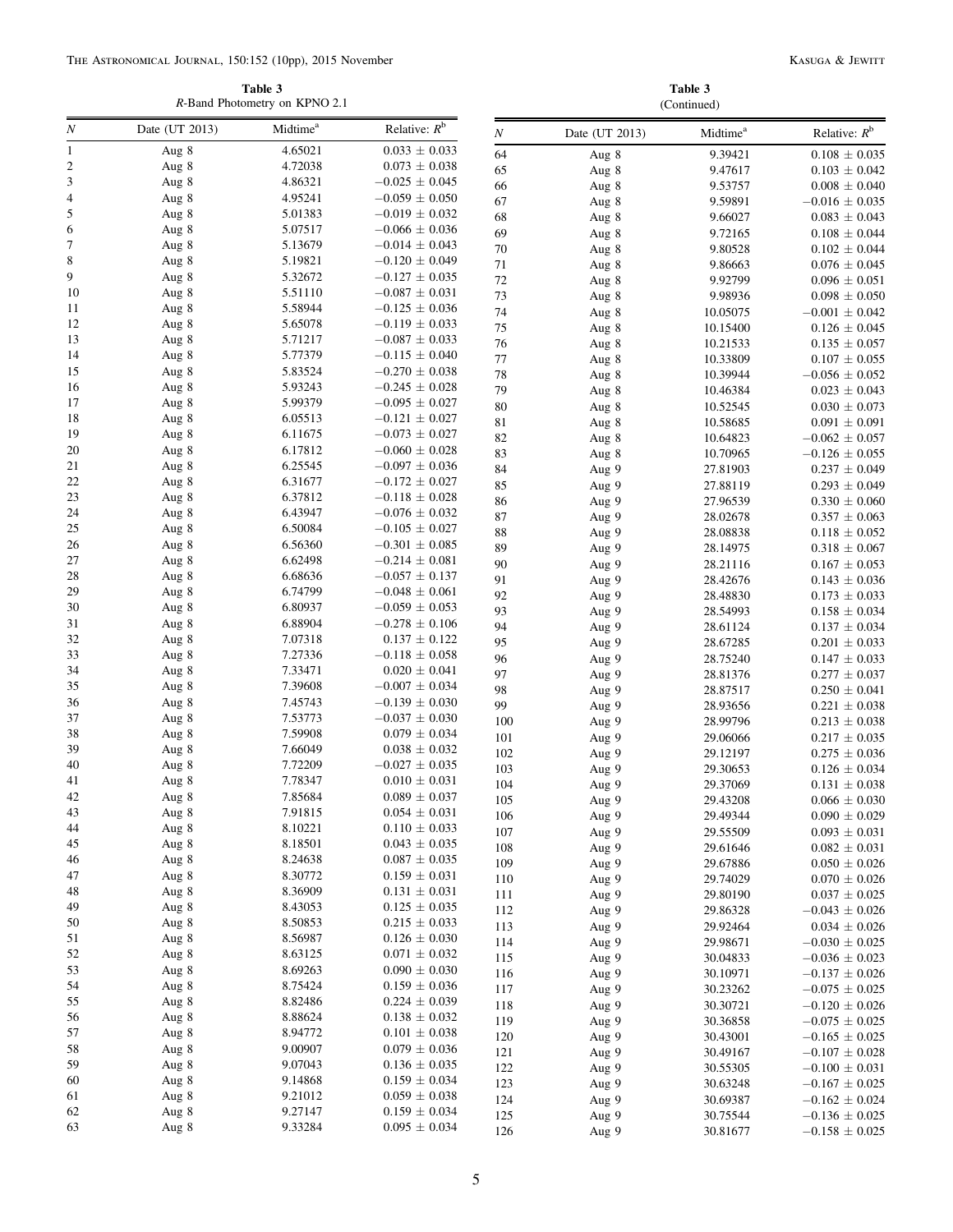Table 3 (Continued)

| Ν          | Date (UT 2013)     | Midtime <sup>a</sup>   | Relative: $R^b$                          |
|------------|--------------------|------------------------|------------------------------------------|
| 127        | Aug 9              | 30.87809               | $-0.151 \pm 0.024$                       |
| 128        | Aug 9              | 31.05442               | $-0.291 \pm 0.025$                       |
| 129        | Aug 9              | 31.42471               | $-0.230 \pm 0.026$                       |
| 130        | Aug 9              | 32.79421               | $-0.061 \pm 0.028$                       |
| 131        | Aug 9              | 33.07137               | $-0.026 \pm 0.030$                       |
| 132        | Aug 12             | 99.73628               | $-0.390 \pm 0.050$                       |
| 133        | Aug 12             | 99.79843               | $-0.332 \pm 0.053$                       |
| 134        | Aug 12             | 99.88173               | $-0.238 \pm 0.055$                       |
| 135        | Aug 12             | 99.94330               | $-0.282 \pm 0.052$                       |
| 136        | Aug $12$           | 100.00467              | $-0.270 \pm 0.045$                       |
| 137        | Aug 12             | 100.06596              | $-0.211 \pm 0.042$                       |
| 138        | Aug 12             | 100.12734              | $-0.339 \pm 0.048$                       |
| 139<br>140 | Aug 12             | 100.33770<br>100.39931 | $-0.225 \pm 0.034$<br>$-0.167 \pm 0.033$ |
| 141        | Aug 12<br>Aug $12$ | 100.46064              | $-0.249 \pm 0.043$                       |
| 142        | Aug 12             | 100.52200              | $-0.250 \pm 0.040$                       |
| 143        | Aug 12             | 100.58336              | $-0.200 \pm 0.037$                       |
| 144        | Aug 12             | 100.64521              | $-0.156 \pm 0.039$                       |
| 145        | Aug 12             | 100.70649              | $-0.392 \pm 0.058$                       |
| 146        | Aug 12             | 100.76810              | $-0.231 \pm 0.033$                       |
| 147        | Aug 12             | 100.82973              | $-0.240 \pm 0.031$                       |
| 148        | Aug $12$           | 100.89125              | $-0.218 \pm 0.034$                       |
| 149        | Aug 12             | 100.95269              | $-0.175 \pm 0.029$                       |
| 150        | Aug 12             | 101.01404              | $-0.119 \pm 0.036$                       |
| 151        | Aug 12             | 101.07562              | $-0.122 \pm 0.040$                       |
| 152        | Aug $12$           | 101.13722              | $-0.153 \pm 0.038$                       |
| 153        | Aug 12             | 101.19859              | $-0.111 \pm 0.032$                       |
| 154        | Aug 12             | 101.26019              | $-0.172 \pm 0.031$                       |
| 155        | Aug 12             | 101.32154              | $-0.146 \pm 0.034$                       |
| 156        | Aug 12             | 101.38279              | $-0.109 \pm 0.038$                       |
| 157        | Aug 12             | 101.44414              | $-0.170 \pm 0.037$                       |
| 158        | Aug 12             | 101.50550              | $-0.059 \pm 0.028$                       |
| 159        | Aug 12             | 101.56772              | $-0.109 \pm 0.025$                       |
| 160        | Aug $12$           | 101.62931              | $-0.048 \pm 0.027$                       |
| 161        | Aug 12             | 101.75224              | $0.013 \pm 0.031$                        |
| 162        | Aug 12             | 101.81387              | $0.008 \pm 0.032$                        |
| 163        | Aug 12             | 101.93697              | $-0.183 \pm 0.025$                       |
| 164<br>165 | Aug 12             | 101.99857              | $0.024 \pm 0.028$<br>$0.021 \pm 0.030$   |
| 166        | Aug 12<br>Aug 12   | 102.06017<br>102.12178 | $0.053 \pm 0.036$                        |
| 167        | Aug 12             | 102.18341              | $-0.014 \pm 0.034$                       |
| 168        | Aug 12             | 102.24477              | $-0.196 \pm 0.037$                       |
| 169        | Aug 12             | 102.30640              | $-0.012 \pm 0.034$                       |
| 170        | Aug 12             | 102.36801              | $0.086 \pm 0.036$                        |
| 171        | Aug 12             | 102.42936              | $0.150 \pm 0.032$                        |
| 172        | Aug 12             | 102.49235              | $0.133 \pm 0.035$                        |
| 173        | Aug 12             | 102.55367              | $0.141 \pm 0.032$                        |
| 174        | Aug 12             | 102.61504              | $0.046 \pm 0.035$                        |
| 175        | Aug 12             | 102.67640              | $0.028 \pm 0.034$                        |
| 176        | Aug 12             | 102.92412              | $0.170 \pm 0.047$                        |
| 177        | Aug 12             | 103.21338              | $0.202 \pm 0.039$                        |
| 178        | Aug 12             | 103.49812              | $0.312 \pm 0.044$                        |
| 179        | Aug 12             | 104.28804              | $0.198 \pm 0.037$                        |
| 180        | Aug 12             | 104.35062              | $0.202 \pm 0.045$                        |
| 181        | Aug 12             | 104.41201              | $0.325\,\pm\,0.052$                      |
| 182        | Aug 12             | 104.47354              | $0.248 \pm 0.046$                        |
| 183        | Aug 12             | 104.53492              | $0.186 \pm 0.039$                        |
| 184        | Aug 12             | 104.59631              | $-0.045 \pm 0.034$                       |
| 185        | Aug 12             | 104.65873              | $0.267 \pm 0.044$                        |
| 186        | Aug 12             | 104.72009              | $0.254 \pm 0.045$                        |
| 187        | Aug 12             | 104.90471              | $0.137 \pm 0.036$                        |
| 188        | Aug 12             | 104.99241              | $0.339 \pm 0.076$                        |
| 189        | Aug 12             | 105.05683              | $0.156 \pm 0.047$                        |

Table 3 (Continued)

| Ν   | Date (UT 2013) | Midtime <sup>a</sup> | Relative: $R^b$    |
|-----|----------------|----------------------|--------------------|
| 190 | Aug $12$       | 105.11857            | $0.094 \pm 0.073$  |
| 191 | Aug 12         | 105.18058            | $0.123 \pm 0.039$  |
| 192 | Aug 12         | 105.30671            | $0.013 \pm 0.065$  |
| 193 | Aug 12         | 105.36855            | $0.302 \pm 0.062$  |
| 194 | Aug 12         | 105.42993            | $0.235 \pm 0.045$  |
| 195 | Aug 12         | 105.49139            | $0.168 \pm 0.036$  |
| 196 | Aug 12         | 105.67662            | $0.218 \pm 0.050$  |
| 197 | Aug 12         | 105.73822            | $0.217 \pm 0.051$  |
| 198 | Aug 12         | 105.79961            | $0.122 \pm 0.054$  |
| 199 | Aug 12         | 105.86091            | $-0.106 \pm 0.053$ |
| 200 | Aug $12$       | 105.92229            | $-0.042 \pm 0.056$ |
| 201 | Aug 12         | 105.98367            | $0.034 \pm 0.043$  |
| 202 | Aug 12         | 106.04529            | $0.129 \pm 0.049$  |
| 203 | Aug 12         | 106.10664            | $0.258 \pm 0.053$  |
| 204 | Aug 12         | 106.16805            | $0.111 \pm 0.046$  |
| 205 | Aug 12         | 106.22961            | $0.116 \pm 0.055$  |
|     |                |                      |                    |

#### Notes.

<sup>a</sup> Time since UT 2013 August 8.00000. The middle of integration times is taken.

<sup>b</sup> Red magnitude relative to field stars in background.



Figure 2. Color plots of  $V - R$  vs.  $B - V$  for 2003 EH1 (blue circle) on weighted mean and Tholen taxonomic classifications (Tholen 1984), as tabulated by Dandy et al. (2003). The color of the Sun (red circle) is also plotted. The uncertainty of  $B - V$  for 2003 EH1 is within the circle.



Figure 3. Same as Figure 2 but in the  $R - I$  vs.  $V - R$  color plane.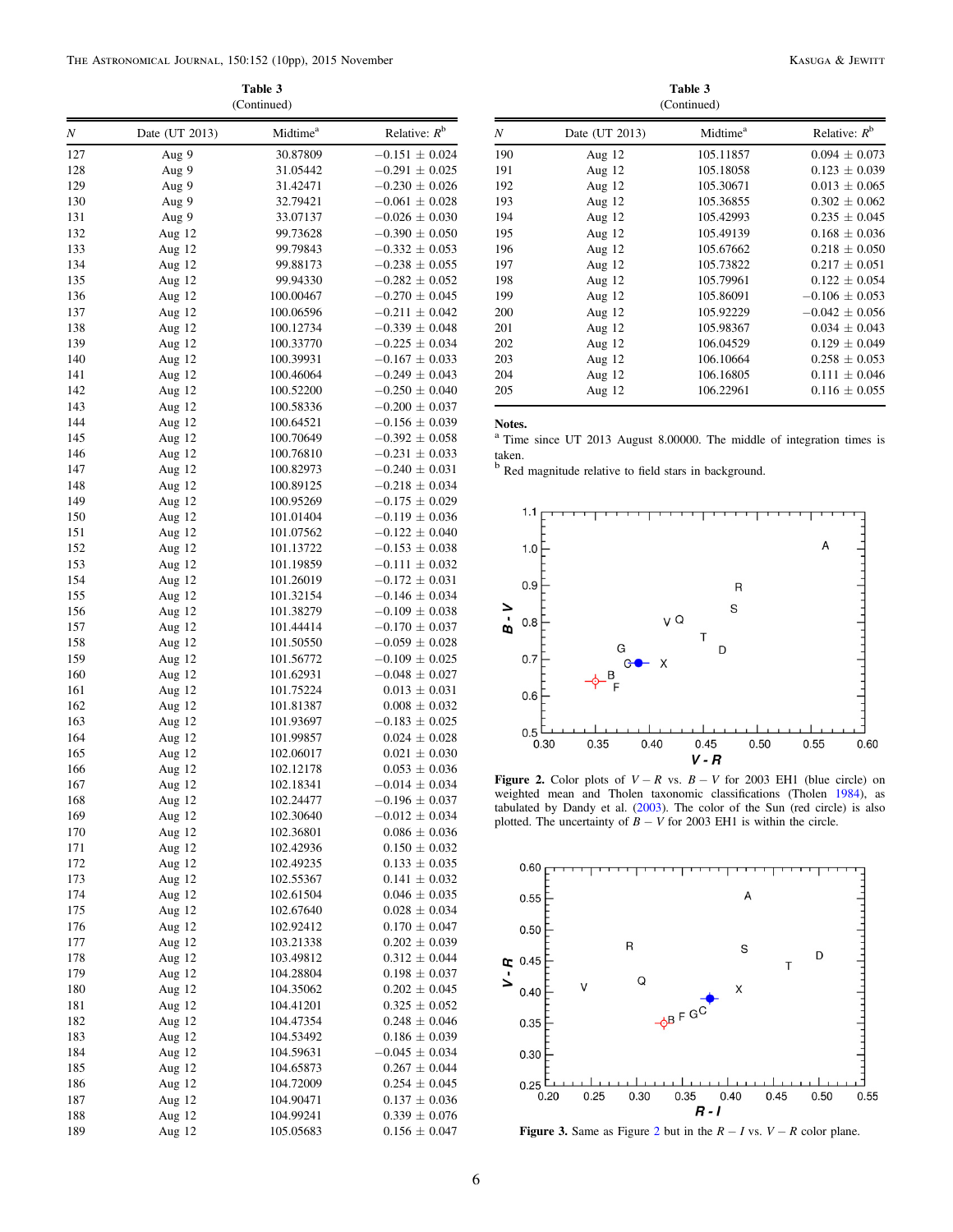Table 4 Measured Colors of 2003 EH1 and Small Body Populations

| Object                  | $V-R$           | S'              | $N^{\rm a}$ | Source |
|-------------------------|-----------------|-----------------|-------------|--------|
| 2003 EH1 $b$            | $0.39 \pm 0.01$ | $3.7 \pm 0.9$   | .           | (1)    |
| $KBOs^c$                | $0.59 \pm 0.12$ | $22.0 \pm 10.9$ | 297         | (2)    |
| Centaurs                | $0.54 \pm 0.01$ | $17.5 \pm 0.9$  | 32          | (2)    |
| Damocloids <sup>d</sup> | $0.48 + 0.01$   | $12.0 \pm 0.9$  | 12          | (3)    |
| Nuclei <sup>e</sup>     | $0.45 + 0.02$   | $9.2 + 1.8$     | 12          | (4)    |
| Dead comets             | $0.44 + 0.02$   | $8.3 + 1.8$     | 12          | (4)    |
| Trojans <sup>f</sup>    | $0.46 \pm 0.01$ | $10.1 + 0.9$    | 451         | (5)    |
| D-types                 | $0.45 + 0.01$   | $9.2 \pm 0.9$   | 19          | (6)    |
| MBCs <sup>g</sup>       | $0.37 \pm 0.01$ | $1.8 + 0.9$     | 6           | (7)    |
| Solar color             | $0.35 + 0.01$   | $0.0 \pm 0.9$   |             | (8)    |

Notes. S' from the relation,  $V - R = (V - R)_{\odot} + 2.5 \log$  $[(2 + S'\Delta\lambda)/(2 - S'\Delta\lambda)]$ , where  $V - R$  and  $(V - R)_{\odot} = 0.35$  are the colors of the object and the Sun respectively, and  $\Delta \lambda = 1000 \text{ Å}$  is the difference between the *V*- and *R*- filters (Luu & Jewitt 1990).<br><sup>a</sup> Number of objects in the population.

 $\frac{b}{c}$  The weighted mean of measurements from Table 2.  $\frac{c}{c}$  Kuiper Belt Objects.

<sup>d</sup> Inactive cometary nuclei of Halley-family and long-period comets with  $T_J \leq$ 

2.<br><sup>e</sup> Cometary nuclei.

<sup>f</sup> Jupiter Trojans.

<sup>g</sup> Main belt comets.

References. (1) This work, (2) Peixinho et al. (2015), (Jewitt & Luu 2001 and Bauer et al. 2003 are included), (3) Jewitt (2005), (4) Jewitt (2002), (5) Szabó et al. (2007), (see also Jewitt & Luu 1990 and Karlsson et al. 2009), (6) Fitzsimmons et al. (1994), (7) Hsieh et al. (2004, 2009, 2010, 2011, 2013, 2015), Jewitt et al. (2009), (8) Holmberg et al. (2006).



Figure 4. Normalized R-band surface brightness profiles of 2003 EH1, the field star, and seeing-convolution models having coma levels of  $\eta = 0.03, 0.05$ , and 0.10. One unit of the surface brightness of the asteroid is  $\Sigma = 21.3$  mag arcsec−<sup>2</sup> .

The dimensionless parameter  $\chi$  represents the ratio of the effective cross-section for emission of thermal radiation from the nucleus to that for absorption of solar power. The lowest

value,  $\chi = 1$ , corresponds to subsolar ice on a non-rotating object, while the highest value,  $\chi = 4$ , corresponds to an isothermal, spherical nucleus. For comet-like objects, the nightside thermal radiation is negligible (i.e., day-side emission only) due to the low thermal diffusivity of the surface layers, suggesting the intermediate value,  $\chi = 2$ , is appropriate for providing a maximum active fractional area and minimum specific mass ross rate (Fernández et al. 2013; Li & Jewitt 2015). However, since we are interested in obtaining a limit to  $f_A$ , we assume the lowest possible surface temperatures (corresponding to the isothermal case,  $\chi = 4$ ) and find dm/  $dt = 7.5 \times 10^{-6}$  kg m<sup>-2</sup> s<sup>-1</sup> and  $T = 180$  K at  $R = 2.139$  AU using Equation (6). To supply 2.5  $\times$  10<sup>-2</sup> kg s<sup>-1</sup> would require an exposed patch of ice on the surface having an area of 3300 m<sup>2</sup>, corresponding to  $f_A \lesssim 10^{-4}$  according to Equation (5). This fraction is smaller by an order of magnitude than is characteristic of even low activity JFC nuclei (A'Hearn et al. 1995).

#### 3.4. Rotational Period and Shape

To search for the rotation period for 2003 EH1, we used a spectral analysis technique that employs the discrete Fourier transform (DFT) algorithm (Lomb 1976; Scargle 1982) on the relative  $R$ -bandtime-series photometric data (Table  $3$ ). The DFT analysis evaluates the spectral power as a function of angular frequency using the fitting quality at a given frequency in the data. The maximum power at the frequency indicates the highest significance level, reflecting the most convincing solution for the periodicity. The light curve shape is presumed to be two-peaked as seen in most small bodies in the solar system, implying an elongated body shape. The fitting solution for the two-peaked rotational period is  $P_{\text{rot}} = 12.650 \text{ hr}$ . The uncertainty on the period is computed using the equation given by Gilliland & Fisher (1985)

$$
\frac{\Delta f}{f} = \left[ \frac{0.0256}{(fT)^4} + \frac{0.5625\sigma^2}{n(fT)^2A^2} \right]^{1/2},\tag{7}
$$

where  $\Delta f$  is the root mean square error, f is the number of cycles per day  $(24 \text{ hr})$ , T is the observing period (in days), A is the signal amplitude, *n* is the number of measurements, and  $\sigma^2$ is the variance of the data. Substituting  $f = 1.8972$  (=24 hr/  $P_{\text{rot}}$ ),  $T = 4.2299$ ,  $A = 0.44$  mag,  $n = 205$ , and  $\sigma^2 = 0.0025$ , we obtain  $\Delta f/f \sim 0.26\%$ , namely, the uncertainty on the period is  $\pm 0.033$  hr. The phased light curve with this period,  $P_{\text{rot}} = 12.650 \pm 0.033 \text{ hr}$ , is shown in Figure 5.

The fitted model for the light curve finds the maximum photometric range of 2003 EH1 is  $\Delta m_R = 0.44 \pm 0.01$ , which gives a lower limit to the intrinsic axis ratio,  $a/b$ , between long axis  $a$  and short axis  $b$ . Assuming the object's rotational axis is perpendicular to our line of sight, the ratio is expressed as  $a/b = 10^{0.4\Delta m_R}$ . We find  $a/b = 1.50 \pm 0.01$ . In practice, this is a lower limit to  $a/b$  because the rotation axis may not be perpendicular to the line of sight. Our observations of 2003 EH1 are consistent with the shapes of typical cometary nuclei, which tend to be elongated ( $a/b \ge 1.5$ ; Jewitt 2004) relative to asteroids of comparable size. The slow rotation and modest  $a/b$ do not present any threat to the rotational stability of 2003 EH1 for bulk densities >100 kg m<sup>-3</sup>, even assuming zero tensile strength.

Non-central outgassing (mass loss) can generate torques that change the angular momentum of the nucleus and drive an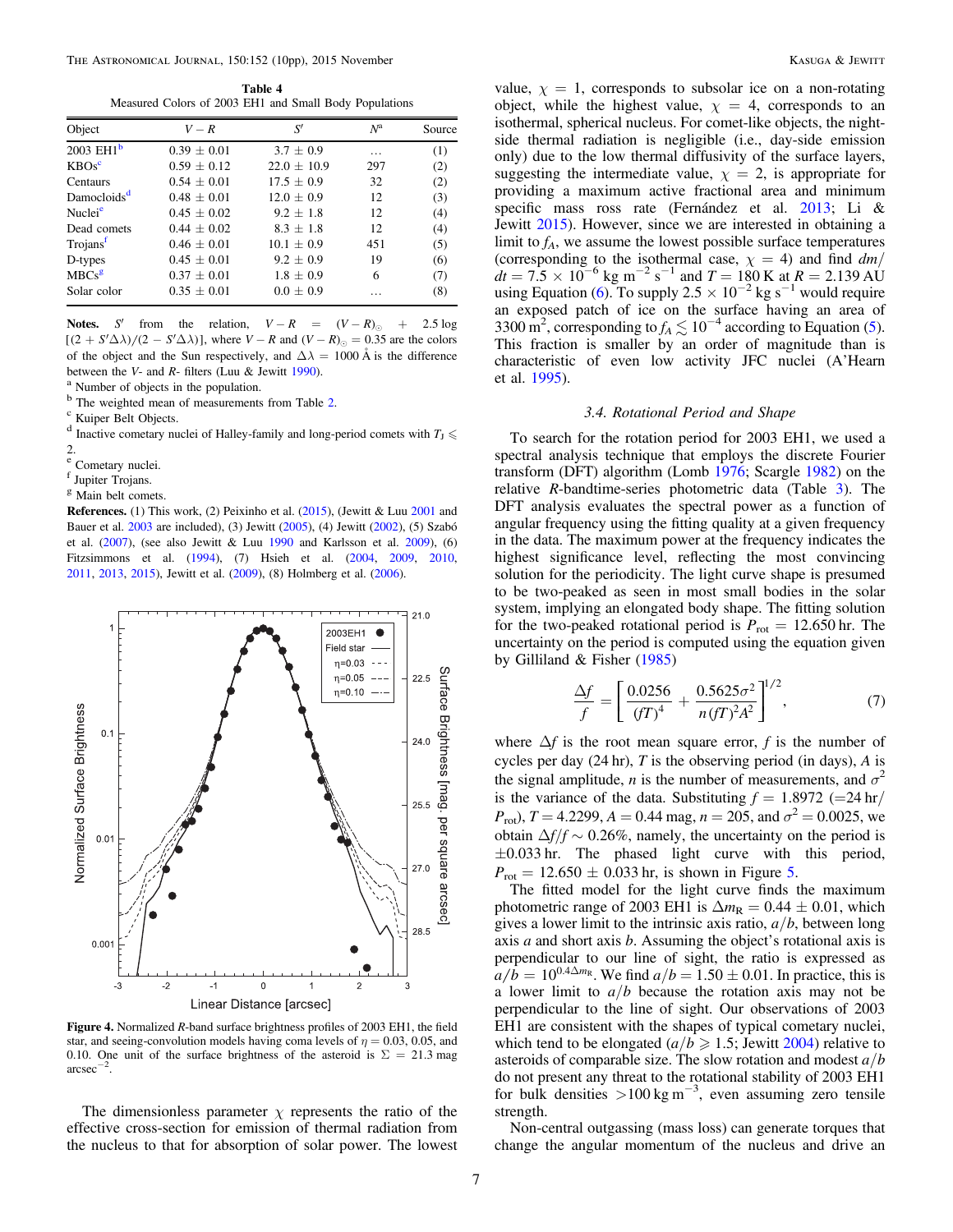

Figure 5. R-band photometry of 2003 EH1 observed on UT 2013 August 8, 9, and 12, phased to the two-peaked period  $P_{\text{rot}} = 12.650 \pm 0.033$  hr. The dotted curve displays the fitting result having the maximum photometric range  $\Delta m_R = 0.44 \pm 0.01$  mag.

object into an excited rotational energy state. We estimated the timescale for rotational excitation of 2003 EH1 assuming continuous mass loss at the maximum rate allowed by our data and using the formalism described in Jewitt (1997). With values of the dimensionless moment arm for the torque in the range  $10^{-3}$ – $10^{-1}$ , we obtain excitation timescales in the range from  $10^5$  to  $10^7$  year. These are long compared to the few  $\times$  10<sup>4</sup> year active lifetimes of JFC comets (Levison & Duncan 1997), suggesting that rotational excitation of 2003 EH1 is unlikely, at least given the present activity state.

#### 3.5. Mantle Formation

Rubble mantles in comets consist of refractory blocks that are large enough not to be ejected by outgassing drag forces against the gravity of the nucleus, although cohesion also likely plays a role. The timescale for growth of a cohesionless rubble mantle in the presence of a sublimating ice surface is given by Jewitt (2002). From Figure 5 of that paper, we read that the mantling time for a 2 km nucleus between 1 and 5 AU from the Sun is in the range  $0.3 \leq \tau \leq 100$  year. Even the upper limit to the timescale is short compared to the timescale of the dynamical evolution of 2003 EH1, showing that mantle formation is likely and explaining the very low (or absent) present-day mass loss. Given that 2003 EH1 has followed a complicated and rapidly changing dynamical path, including recent close passages by the Sun, it is likely that the existing rubble mantle reflects depletion of near-surface volatiles occurring at higher temperatures than those that now prevail.

The timescale for heat to conduct across the radius of the nucleus,  $r_e$ , is of order  $\tau_h \sim r_e^2/\kappa$ . With  $r_e = 2 \text{ km}$ and thermal diffusivity  $\kappa = 10^{-8} - 10^{-7}$  m<sup>2</sup> s<sup>-1</sup> (as appropriate for a porous dielectric material), we find  $\tau_h \sim 10^{6-1} 0^7$  year. The  $\tau_h$  exceeds the dynamical lifetime of JFC comets  $\tau_{\text{JFC}}$  ~  $10<sup>5</sup>$  year (Levison & Duncan 1994) by one or more orders of magnitude, showing that the heat from the Sun would not reach the deep interior of the asteroid during the time spent in the inner solar system. Therefore, we conclude that it is very plausible that 2003 EH1 retains volatiles in its deep interior, but that it is inactive during most of its orbit owing to the recent (and probably recurring) formation of a rubble mantle.

#### 4. DISCUSSION

As noted earlier, the Quadrantid core stream is estimated from dynamical spreading to be 200–500 years in age (Jenniskens 2004; Wiegert & Brown 2005; Abedin et al. 2015). Steady mass loss at the maximum rates allowed by the optical data, namely 2.5  $\times$  10<sup>-2</sup> kg s<sup>-1</sup>, would deliver only about  $(1.6-3.9) \times 10^8$  kg in 200–500 years, even if these rates were sustained all around the orbit (which itself seems unlikely). For comparison, the total mass of the meteoroids in the Quadrantid core stream is estimated to be about  $10^{13}$  kg (Jenniskens 2006), which has been updated from earlier estimates of  $\leq 10^{11-12}$  kg (Hughes & McBride 1989; Jenniskens 1994; Jenniskens et al. 1997). We conclude that the current production rates from 2003 EH1 are about five orders of magnitude too small to supply the mass of the core Quadrantid stream. This result is perhaps not surprising given the current mis-match between the orbits of 2003 EH1 and the Quadrantid stream (Wiegert & Brown 2005).

Could the core stream meteoroids have been released from 2003 EH1 a few centuries ago, when the perihelion was substantially smaller? For example, 200–500 years ago, the perihelion distance was ∼0.7–0.9 AU (Jenniskens 2004; Wiegert & Brown 2005). We solved Equation (6) to find hemispherically averaged specific mass loss rates  $(2.8-4.9) \times 10^{-4}$  kg m<sup>-2</sup> s<sup>-1</sup> at these distances, only 2-3 times larger than at 1.2 AU. Thus, perihelion variations alone are not sufficient to account for the mass of the Quadrantids. Within the context of the equilibrium sublimation model, only by changing the active fraction, f, can the production rates and the stream mass be reconciled. For example, setting  $dm/$  $dt = 4.9 \times 10^{-4}$  kg m<sup>-2</sup> s<sup>-1</sup> and  $f_A = 1$  in Equation (5), we find that the stream mass could be supplied by equilibrium sublimation in ∼30 years. We consider it more likely that the injection of mass to the meteoroid stream occurred out of equilibrium, perhaps by a volatile-driven process related to cometary outbursts or break-ups, and triggered by deep penetration of conducted heat into the ice-rich interior of this body.

Intense solar heating can cause fracturing and dust production through thermal fracture and desiccation. For example, asteroid (3200) Phaethon, the parent body of the Geminid meteoroid stream, has shown recurrent activity around its perihelion  $q \sim 0.14$  AU (Jewitt & Li 2010; Jewitt et al. 2013; Li & Jewitt  $2013$ ) where the surface temperature reaches 750 K  $\leq T \leq 1100$  K (Ohtsuka et al. 2009). Phaethon is essentially a "rock comet" and the activity is caused by the production of small dust particles with radii  $\sim$ 1 μm due to thermal fracture and decomposition cracking of hydrated minerals (not sublimation of ice). Since 2003 EH1 recently possessed similarly small perihelia (Nesluśan et al. 2013a; Fernández et al. 2014), thermal fracture and surface desiccation may likewise be expected. At its smallest perihelion,  $q \sim 0.12$  AU, we estimate surface temperatures of 800 K  $\leq T \leq 1200$  K on 2003 EH1. However, as on (3200) Phaethon, the particles produced this way should be of micron size and swept from the nucleus by solar radiation pressure (Jewitt et al. 2013, 2015), so that they do not contribute to the meteoroid streams of either body.

Spectroscopic measurements of the Na contents in the meteoroid streams are also suggestive of thermal processing of the parent bodies. The Geminid meteoroids show extreme diversity in their Na abundance, from strong depletion to near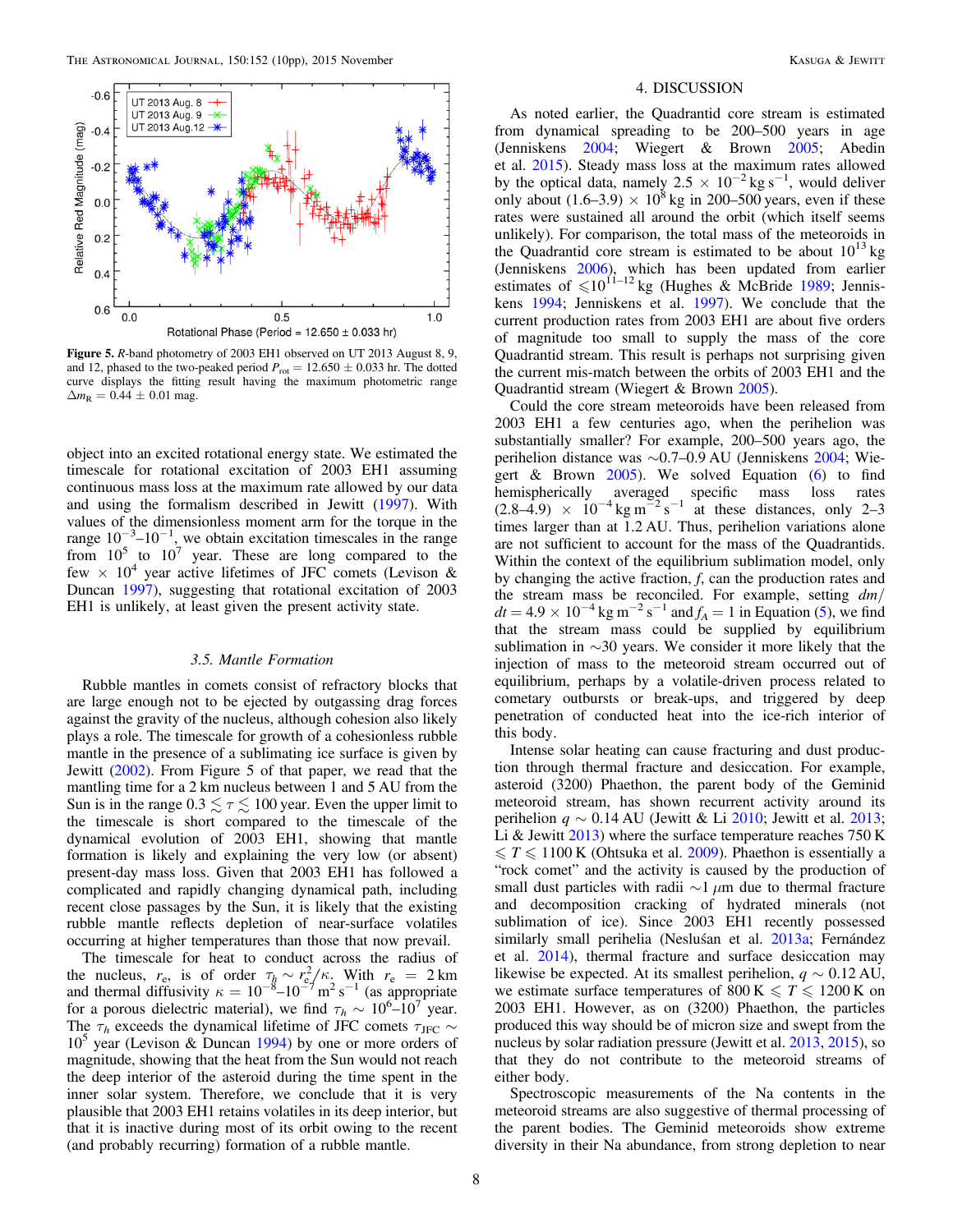Sun-like Na content (Harvey 1973; Borovička et al. 2005; Kasuga et al. 2005). Presumably, this compositional diversity reflects different thermal modification on Phaethon (or perhaps the larger sized precursor body) itself (Jewitt & Hsieh 2006; Kasuga et al. 2006; Ohtsuka et al. 2006; Kasuga & Jewitt 2008; Ohtsuka et al. 2008; Capek & Borovička 2009; Kasuga 2009; Ohtsuka et al. 2009). For the Quadrantid meteoroids, the measured line intensity ratios show that Na is less depleted than in the majority of Geminid meteoroids (Koten et al. 2006; Borovička et al. 2010). This may imply less thermal modification on 2003 EH1 even though it recently had perihelion distances smaller than Phaethon's. Alternatively, the Quadrantid meteoroids could be released from sub-surface regions on 2003 EH1 deeper than a thermal skin depth and thereby have escaped the most severe thermal effects (Koten et al. 2006).

## 5. SUMMARY

Optical observations of suggested Quadrantid stream parent 2003 EH1 lead to the following results.

- 1. The absolute red magnitude,  $m_R(1, 1, 0) = 15.82 \pm 1$ 0.17 mag, corresponds to an effective radius  $r_e = 2.0 \pm$ 0.2 km assuming a red geometric albedo  $p_R = 0.04$ . The ratio of the nucleus mass to the Quadrantid stream mass is ∼3–6, although uncertainty remains because both masses are approximate.
- 2. The surface brightness profile is point-like, limiting the fractional light scattered by steady-state, near-nucleus coma to  $\leq 2.5\%$ . The maximum mass loss rate deduced from a model fitted to the profile is  $\sim$ 2.5 × 10<sup>-2</sup> kg s<sup>-1</sup>. Water ice can occupy a fraction of the surface no larger than  $f_A < 10^{-4}$ .
- 3. The two-peaked rotational light curve has a period  $P_{\text{rot}}$  = 12.650  $\pm$  0.033 hr. The photometric range,  $\Delta m_R = 0.44 \pm 0.01$ , indicates a minimum axis ratio of  $1.50 \pm 0.01$ .
- 4. The optical colors  $(B V = 0.69 \pm 0.01, V R = 0.39 \pm 0.01)$ 0.01, and  $R - I = 0.38 \pm 0.01$ ) are slightly redder than the Sun and consistent with the mean colors of dead or dormant cometary nuclei.
- 5. Current dust production from 2003 EH1 is orders of magnitude too small to supply the mass of the Quadrantid core meteoroid stream in the 200–500 year dynamical lifetime. If 2003 EH1 is the source of the Quadrantids, we infer that mass must be delivered episodically, not in steady-state.

We acknowledge Lusine Kamikyan for assistance with the observations at the KPNO 2.1 telescope. T.K. is grateful for support for this work provided by Tomoko Arai and Takafumi Matsui, in collaboration with the International Space Station METEOR project at the Planetary Exploration Research Center, Chiba Institute of Technology. T.K. is also grateful for financial support from the National Astronomical Observatory of Japan and a Young Researcher Overseas Visit Program (2013), The Graduate University for Advanced Studies. D.J. appreciates support of this work from NASA's Solar System observations program. We thank Dianne Harmer, Beatrice Mueller, Anna Daniel, and other members of the KPNO 2.1 telescope team for their help in planning and scheduling the observations. We thank Joel Aycock for operating the Keck telescope and the anonymous referee for comments. Some of the data presented herein were obtained at the W. M. Keck Observatory, which is operated as a scientific partnership among the California Institute of Technology, the University of California, and the National Aeronautics and Space Administration. The Observatory was made possible by the generous financial support of the W. M. Keck Foundation.

#### REFERENCES

- Abedin, A., Spurný, P., Wiegert, P., et al. 2015, Icar, 261, 100
- A'Hearn, M. F., Millis, R. L., Schleicher, D. G., Osip, D. J., & Birch, P. V. 1995, Icar, 118, 223
- Babadzhanov, P. B., & Kokhirova, G. I. 2009, A&A, 495, 353
- Babadzhanov, P. B., & Obrubov, Y. V. 1991, LPICo, 765, 8
- Babadzhanov, P. B., Williams, I. P., & Kokhirova, G. I. 2008, MNRAS, 386, 2271
- Bauer, J., Meech, K., Fernández, Y., et al. 2003, Icar, 166, 195
- Borovička, J., Koten, P., Spurný, P., Boček, J., & Štork, R. 2005, Icar, 174, 15 Borovička, J., Koten, P., Spurný, P., et al. 2010, IAU Symp. 263, ICY Bodies of the Solar System (Cambridge: Cambridge Univ. Press), 218
- Buratti, B. J., Hicks, M. D., Soderblom, L. A., et al. 2004, Icar, 167, 16
- Capek, D., & Borovička, J. 2009, Icar, 202, 361
- Cox, A. N. 2000, Allen's Astrophysical Quantities (New York: Springer)
- Dandy, C. L., Fitzsimmons, A., & Collander Brown, S. J. 2003, Icar, 163, 363
- Delsemme, A. H., & Miller, D. C. 1971, P&SS, 19, 1229
- Fernández, J. A., Sosa, A., Gallardo, T., & Gutiérrez, J. N. 2014, Icar, 238, 1
- Fernández, Y. R., Kelley, M. S., Lamy, P. L., et al. 2013, Icar, 226, 1138
- Fernández, Y. R., Sheppard, S. S., & Jewitt, D. C. 2003, AJ, 126, 1563
- Fitzsimmons, A., Dahlgren, M., Lagerkvist, C., Magnusson, P., & Williams, I. 1994, A&A, 282, 634
- Fornasier, S., Dotto, E., Hainaut, O., et al. 2007, Icar, 190, 622
- Gilliland, R. L., & Fisher, R. 1985, PASP, 97, 285
- Gonczi, R., Rickman, H., & Froeschle, C. 1992, MNRAS, 254, 627
- Greenberg, J. M. 1998, A&A, 330, 375
- Harvey, G. A. 1973, NASA SP, 319, 103
- Holmberg, J., Flynn, C., & Portinari, L. 2006, MNRAS, 367, 449
- Hsieh, H. H., Hainaut, O., Novaković, B., et al. 2015, ApJL, 800, L16
- Hsieh, H. H., Ishiguro, M., Pedro Lacerda, P., & Jewitt, D. 2011, AJ, 142, 29 Hsieh, H. H., & Jewitt, D. 2006, Sci, 312, 561
- Hsieh, H. H., Jewitt, D., Lacerda, P., Lowry, S. C., & Snodgrass, C. 2010, MNRAS, 403, 363
- Hsieh, H. H., Jewitt, D. C., & Fernández, Y. R. 2004, AJ, 127, 2997
- Hsieh, H. H., Jewitt, D. C., & Ishiguro, M. 2009, AJ, 137, 157
- Hsieh, H. H., Kaluna, H. M., Novaković, B., et al. 2013, ApJL, 771, L1
- Hughes, D. W., & McBride, N. 1989, MNRAS, 240, 73
- Jenniskens, P. 1994, A&A, 287, 990
- Jenniskens, P. 2004, AJ, 127, 3018
- Jenniskens, P. 2006, Meteor Showers and Their Parent Comets (Cambridge: Cambridge Univ. Press)
- Jenniskens, P., Betlem, H., de Lignie, M., Langbroek, M., & van Vliet, M. 1997, A&A, 327, 1242
- Jewitt, D. 1997, EM&P, 79, 35
- Jewitt, D. 2005, AJ, 129, 530
- Jewitt, D. 2013, AJ, 145, 133
- Jewitt, D., & Danielson, G. E. 1984, Icar, 60, 435
- Jewitt, D., & Hsieh, H. H. 2006, AJ, 132, 1624
- Jewitt, D., Hsieh, H. H., & Agarwal, J. 2015, in Asteroids IV, ed. P. Michel, F. DeMeo & W. Bottke (Tucson, AZ: Univ. Arizona Press), in press
- Jewitt, D., & Li, J. 2010, AJ, 140, 1519
- Jewitt, D., Li, J., & Agarwal, J. 2013, ApJL, 771, L36
- Jewitt, D., & Luu, J. 2001, AJ, 122, 2099
- Jewitt, D., Yang, B., & Haghighipour, N. 2009, AJ, 137, 4313 Jewitt, D. C. 2002, AJ, 123, 1039
- Jewitt, D. C. 2004, in Comets II, Vol. 745, ed. M. C. Festou, H. U. Keller & H. A. Weaver (Tucson, AZ: Univ. of Arizona Press), 659
- Jewitt, D. C., & Luu, J. X. 1990, AJ, 100, 933
- Jones, J., & Jones, W. 1993, MNRAS, 261, 605
- Jopek, T. J. 2011, MmSAI, 82, 310
- Kanuchová, Z., & Nesluśan, L. 2007, A&A, 470, 1123
- Karlsson, O., Lagerkvist, C.-I., & Davidsson, B. 2009, Icar, 199, 106
- Kasuga, T. 2009, EM&P, 105, 321
- Kasuga, T., & Jewitt, D. 2008, AJ, 136, 881
- Kasuga, T., Watanabe, J., & Ebizuka, N. 2005, A&A, 438, L17